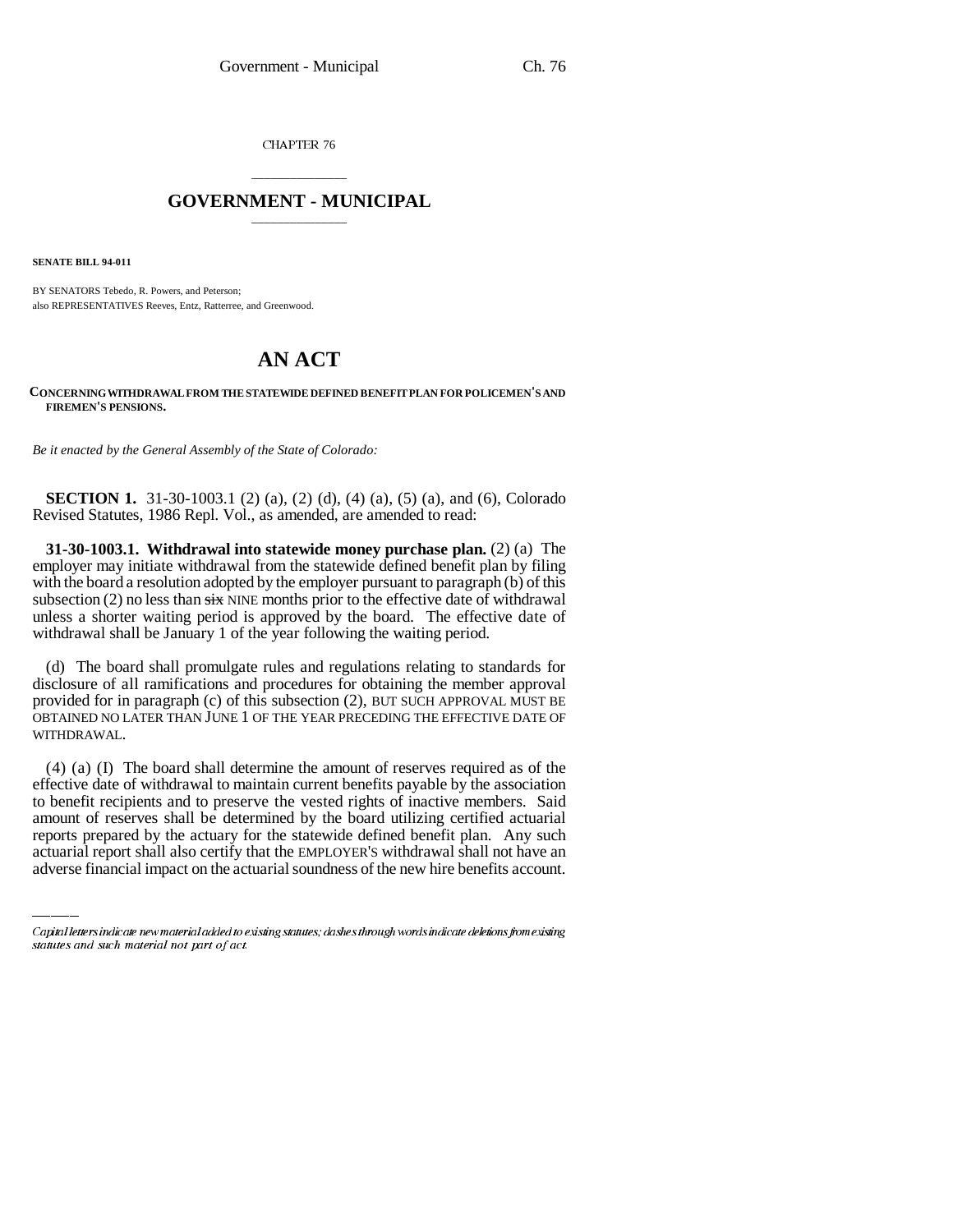#### Ch. 76 Government - Municipal

IF THE ACTUARY DETERMINES, IN ACCORDANCE WITH ACCEPTED ACTUARIAL PRINCIPLES, THAT THE WITHDRAWAL WILL NOT HAVE AN ADVERSE FINANCIAL IMPACT ON THE ACTUARIAL SOUNDNESS OF THE NEW HIRE BENEFITS ACCOUNT, THE BOARD SHALL TRANSFER SUCH EMPLOYER'S SHARE OF THE EMPLOYER CONTRIBUTION RESERVE IN THE NEW HIRE BENEFITS ACCOUNT, AS DETERMINED BY THE ACTUARY, AND ALL MEMBER CONTRIBUTIONS FOR THE EMPLOYER'S ACTIVE MEMBERS TO A SHORT-TERM INVESTMENT ACCOUNT. If the actuary determines, in accordance with accepted actuarial principles, that the withdrawal shall have an adverse financial impact on the actuarial soundness of the new hire benefits account, the employer shall not be permitted to withdraw.

(II) AT LEAST SIXTY DAYS PRIOR TO THE EFFECTIVE DATE OF THE WITHDRAWAL, THE ACTUARIAL REPORTS SHALL BE UPDATED AND ADJUSTMENTS MADE, AS APPROPRIATE, TO THE AMOUNT OF RESERVES TRANSFERRED BY THE BOARD TO THE SHORT-TERM INVESTMENT ACCOUNT ON BEHALF OF THE EMPLOYER. WITHIN THIRTY DAYS OF THE RECEIPT OF SUCH UPDATED REPORTS, THE WITHDRAWAL MAY BE TERMINATED BY EITHER:

(A) THE EMPLOYER FILING WITH THE BOARD A SUBSEQUENT RESOLUTION REVOKING THE EMPLOYER'S RESOLUTION OF INTENT TO WITHDRAW; OR

(B) MORE THAN THIRTY-FIVE PERCENT OF THE EMPLOYER'S ACTIVE MEMBERS WHO ARE ELIGIBLE TO VOTE FILING WITH THE BOARD BALLOTS INDICATING THAT THEY NO LONGER WISH TO WITHDRAW.

(III) IF A RESOLUTION OR A SUFFICIENT NUMBER OF BALLOTS IS TIMELY FILED WITH THE BOARD PURSUANT TO SUBPARAGRAPH (II) OF THIS PARAGRAPH (a), THE WITHDRAWAL SHALL BE TERMINATED, AND THE BOARD SHALL RETURN TO THE NEW HIRE BENEFITS ACCOUNT ANY AMOUNTS TRANSFERRED TO THE SHORT-TERM INVESTMENT ACCOUNT PURSUANT TO SUBPARAGRAPH (I) OF THIS PARAGRAPH (a). If no resolution or an insufficient number of ballots is timely filed, the withdrawal shall proceed in accordance with the provisions of this section.

(IV) THE BOARD SHALL PRESCRIBE THE FORM OF THE BALLOT TO BE SUBMITTED BY MEMBERS INDICATING THAT THEY NO LONGER WISH TO WITHDRAW AND ANY OTHER RULES AND REGULATIONS NECESSARY FOR THE IMPLEMENTATION OF THIS SUBSECTION  $(4).$ 

(5) (a) In the event that the amount of the reserves required pursuant to the provisions of subsection (4) of this section exceeds the amount of the employer's share of the employer contribution reserve in the new hire benefits account as calculated by the actuary, then the employer shall make an additional payment on NO LATER THAN TEN WORKING DAYS AFTER the effective date of withdrawal in an amount equal to the difference between the amount of reserves required and the amount of reserves on deposit.

(6) (a) Members who are not vested under the statewide defined benefit plan and who are employees of EMPLOYED BY an employer which WHO has withdrawn from the statewide defined benefit plan shall have their member contributions credited to the statewide money purchase pension plan as set forth in section 31-30-1005.3.